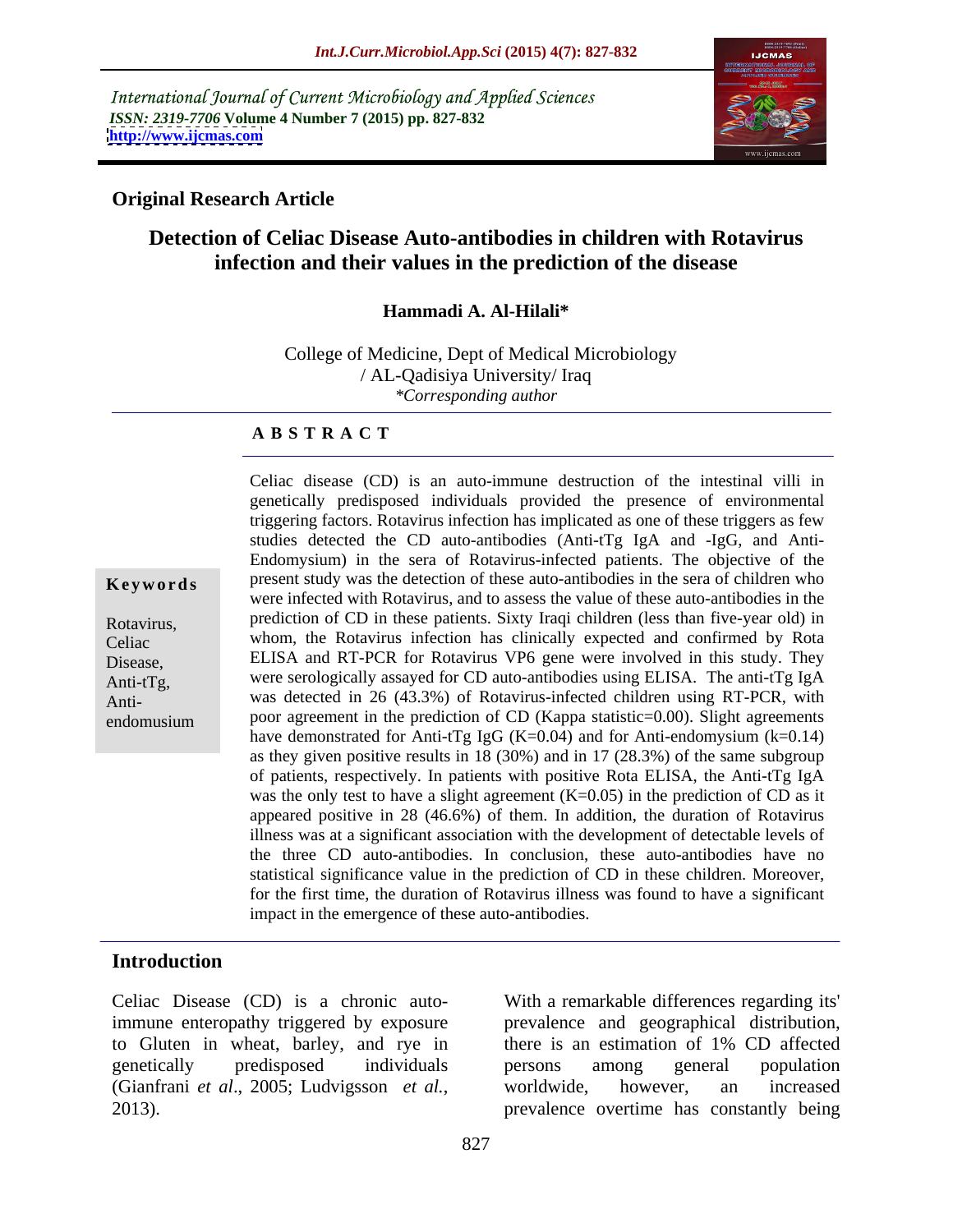*et al.,*2009; Mustalahti *at al.,* 2010). The obvious-relevant genetic predisposing factor DQ2 (DQA1\**05* and DQB1\**02* alleles) and, alleles may develop Celiac disease even on

Few studies with different and controversial conclusions were made over these two **Patients and methods** factors, i.e., genetic and environmental (Mahon *et al.*, 1991; Ivarsson *et al*., 2002; Sandberg-Bennich *et* al., 2002; Forsberg *et*  al., 2004). Among other environmental Three hundred and forty-five children aged factors, the gastrointestinal Tract (GIT) less than five-year old were investigated for infections are involved, and the Rotavirus antibiotic-nonreponding diarrheal cases, in infection has investigated sparsely as thought to play a role in the etiopathogenesis suspected by specialist pediatricians in the of CD (Dube *et al.,* 2005; Stene *et al*., 2006; teaching central children hospital/Baghdad/ Rostami-Nejad *et al.,*2010; Dolcino *et al.,*2013). One possible linkage between GIT gender, and duration of the illnesses were infections and development of CD is that, during infection, an increased permeability of the intestinal mucosa may permit the **Stool exam; ELISA, and RT-PCR** absorption of intact Gliadin molecules and,<br>as consequence, the initiation of autoas consequence, the initiation of auto-A general stool exam was done to exclude immunity in predisposed individuals (Dube other infective agents. All patients children *et al.,* 2005). Another perspective is the molecular mimicry between antigens of infectious agent and self-antigens those ELISA for ROTA antigen, viral RNA targets of auto-antibodies in this disease extraction and its' reversible amplification (Dolcino *et al.,*2013). Auto-antibodies were carried-out according to manufacturer against the two main self-antigens in celiac disease course; the tissue TransGlutaminase (tTG) and Endomysium (anti-tTG and anti endomysium), are often thought to be mediate the intestinal damage. These auto antibodies are produced before (silent CD) both Rotavirus infection tests above, sixty or during the clinical manifestation of CD patients were further assayed for serum

reported (Green and Cellier, 2007; Myleus aid in the early diagnosis of this disease in is thought to be the occurrence of certain infections and the development of Celiac Human Leukocyte Antigen, namely; HLA- disease in genetically predisposed persons, for less extent, HLA-DQ8 (DQA1\**0301* and has pointed out (Stene *et al*., 2006 ; DQB1\**0302* alleles) (Koning *et al.*, 2005). Troncone and Auricchio, 2007; Rostami- However, not all individuals carry these Nejad *et al.,*2010; Dolcino *et al.,*2013). But, Gluten-containing dietary, so, additional and its' serological and genetic-based environmental triggers or risk factors have diagnosis may predict or not; the been sought out. development of CD, was the objective of relative individuals (Jabri and Sollid, 2009). From the few previous studies on Rotavirus an association between these two conditions whether Rotavirus infection, its' duration this study.

## **Patients and methods**

## **Patients**

whom, rotaviral infection was clinically Iraq during Jun. 2013-Aug. 2014. Age, registered in a pre-designed questionnaire.

# **Stool exam; ELISA, and RT-PCR**

were subjected to stool RT-PCR for VP6 Rota (Bioneer, south Korea) and for stool instructions.

### **Celiac disease auto-antibodies**

and their detection in screening trials could Anti-tTg and anti-enomysial auto-antibodies Based on the positive results for one of/ or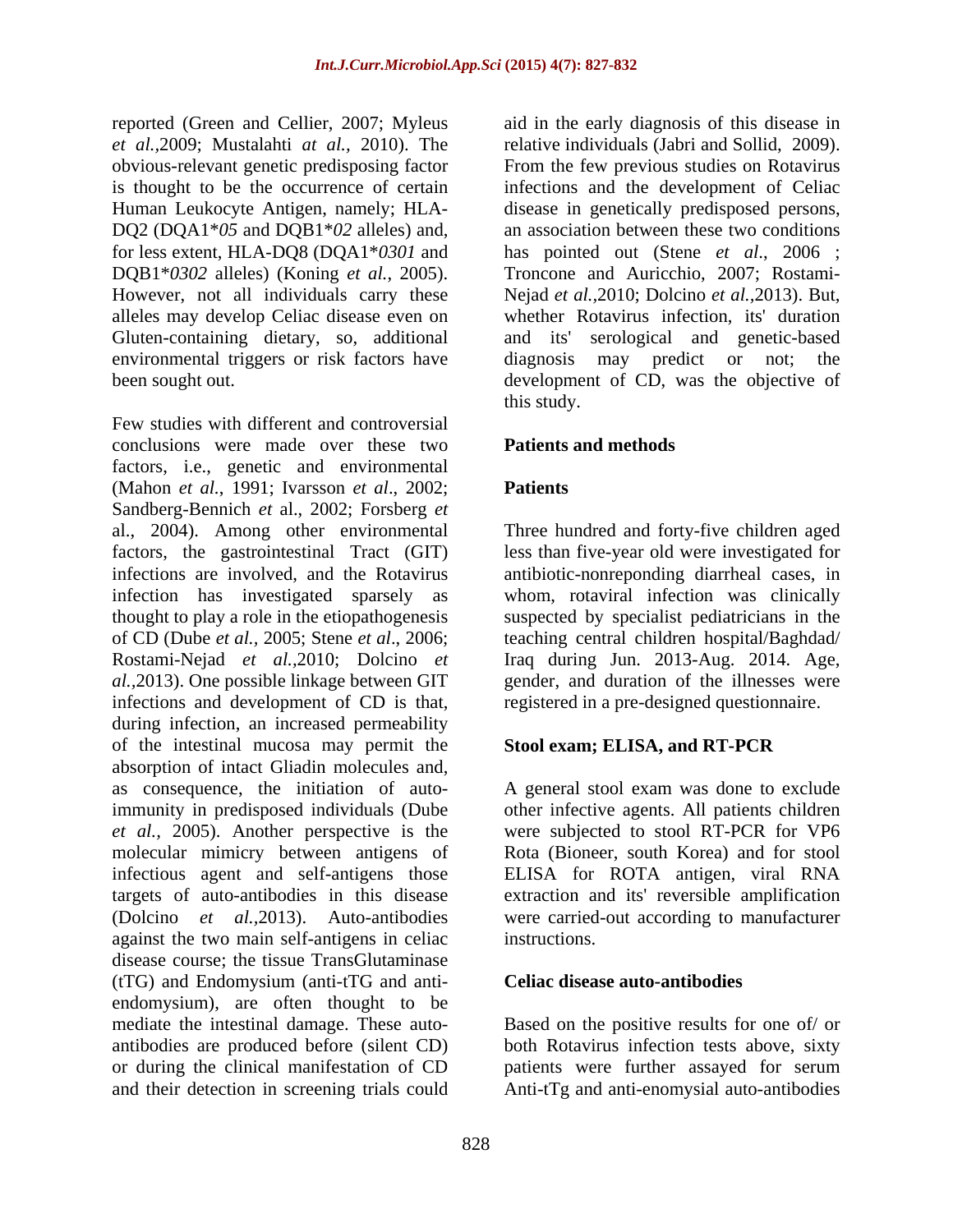detection and diagnosis of CD in clinically results of these two tests were calculated as patients. Another high proportion of 46.6%

agreement in predicting the development of

The sixty children patients included in this study were at a mean age of  $3.10+1.18$  years (range=1-5 years). Duration of illness varied from 1 up to 8 days with a mean of 3.43+1.77 days. The Rotavirus ELISA was positive in 70% of patients, and the virus has detected in the stool of 66.6% of them by

The Anti-tTG IgA was positive in 65% of the patients while Anti-tTG IgG was positive in 43.33% of them. The positive auto-immune disease is triggered by rate of Anti-Endomysium auto-antibodies

Tables 2 and 3 show the concordance and patients, there were high frequencies of double positives for two tests in the same patient, for example, 43.3% (not presented

(AESKULISA/Germany) using ELISA. The in table 1) of patients were positive for Antilatter two tests are routinely used for the tTG of IgA class as well as for PCR ROTA suspected individuals, the positive/negative disease using this test in this group of depicted in the instructions of the (not presented in table 2) of patients were manufacturer. positive for Anti-tTG of IgA class as well as **Statistical analysis** VP6 with poor agreement to predict celiac patients. Another high proportion of 46.6% for Rotavirus ELISA, with slight agreement in the same issue.

The associations and concordances of Slight agreements have also observed various results obtained were analyzed using between positive PCR for Rotavirus and KAPPA statistics to assess their degree of each of Anti-tTG of IgG class and Anti celiac disease in children with Rotavirus therewas no significant association between infection (Viera and Garrett, 2005). any test for Rotavirus and tests of CD. Endomysium auto-antibodies. However,

# **Results and Discussion The impact of Rotavirus illness duration**

**The general results** Surprisingly, table 4 shows that the duration of Rotavirus illness has a significant impact on the positive/negative rate of each of serological tests used for prediction of celiac disease. In other words, as longer as the duration of Rotavirus illness is, as the positive rate of each of CD serological tests increased.

RT-PCR. The aim of the present study was to evaluate **Celiac disease serology** was 36.67% as shown in table 1. predisposed individuals (Sollid, 2002). **Concordance and association of different** infections are thought to play a role in the **tests** etiopathogenesis of CD with lacking of association of different tests' results in our dietary habits, infections, hypersensitivity whether the coincidence of Anti-tTG and Anti-endomysium auto-antibodies in children with Rotavirus infection have an agreement in the prediction of Celiac disease in these patients or not. Celiac disease, as an auto-immune disease is triggered environmental factors in genetically Among other environmental factors, GIT obvious, direct linkage as many other factors may interfere like intestinal microbiota, and the genetic factors as principle (Rubio- Pzo *et al.,* 2012).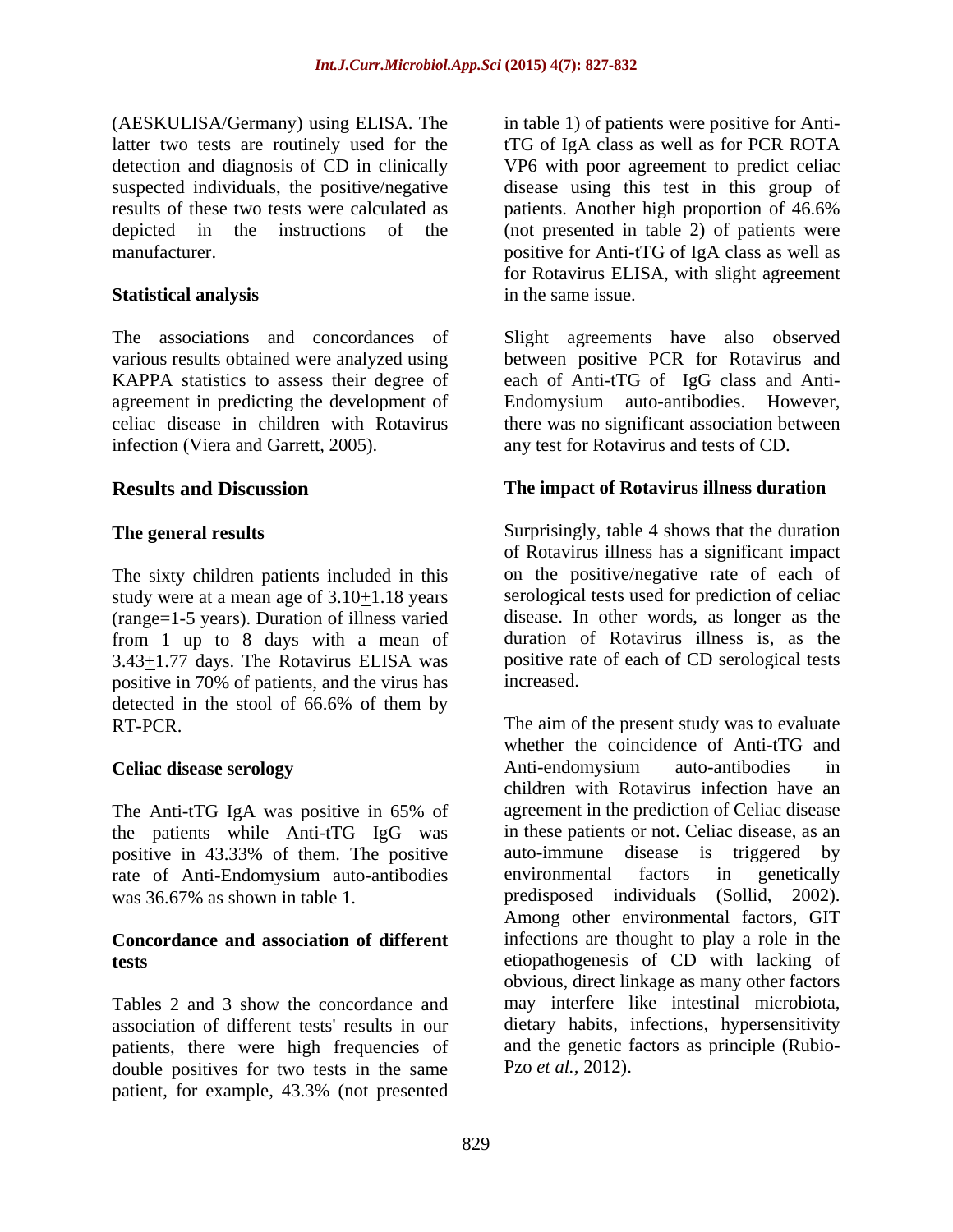|                      | <b>Positive</b> |       | vegauve  |       |
|----------------------|-----------------|-------|----------|-------|
| <b>Test</b>          |                 |       |          |       |
| Anti-tTG IgA         |                 | 65.00 |          | 35.00 |
| Anti-tTG IgG         | $\sim$          | 43.33 |          | 56.67 |
| Anti-Endomysium      | $\sim$          | 36.67 | $\Omega$ | 63.32 |
| Rotavirus ELISA      |                 | 70.00 |          | 30.00 |
| PCR of Rotavirus VP6 |                 | 66.67 |          | 22.22 |

**Table.1** The general results of the PCR and ELISA tests applied in clinically suspected of having Rotaviral infection patients

**Table.2** Concordance and agreement degree between Rotavirus infections detected by RT-PCR and celiac disease serological markers

| <b>Test for</b>            |                   |    | <b>PCR</b> of Rotavirus  |       |      |             |                |
|----------------------------|-------------------|----|--------------------------|-------|------|-------------|----------------|
| Celiac disease             |                   |    | VP6<br>$-ve$ $+ve$ Total |       |      |             | nterpretation  |
| Anti-tTG IgA               | $+ve$             | IJ |                          | ,,,,, |      | 0.00-       | Poor agreement |
| Anti-tTG IgC               | $+{\bf v}{\bf e}$ |    | $\sim$ $\sim$            |       |      | $0.48$ 0.04 | agreemer       |
| Anti-<br><b>Endomysium</b> |                   |    | $\sim$ $\sim$            | ר או  | 0.53 | $0.46$ 0.14 | agreemen       |

**po**=Observed agreement, **pe**=expected agreement, **K**=Kappa statistic

### **Table.3** Concordance and agreement degree between Rotavirus infections detected by ELISA and celiac disease serological markers

|                                |       |       | <b>Rotavirus ELISA</b> |        |            |      |      |             |                |
|--------------------------------|-------|-------|------------------------|--------|------------|------|------|-------------|----------------|
| <b>Test for Celiac disease</b> |       |       | $-ve$ $+ve$ $Total$    |        | P-value po |      | pe   |             | Interpretation |
|                                | $-Vf$ |       |                        |        |            | 9.58 |      | $0.56$ 0.05 | Slight         |
| Anti-tTG IgA                   |       |       |                        |        |            |      |      |             | agreement      |
|                                | $+ve$ | 11 28 |                        | -39    |            |      |      |             |                |
|                                |       |       |                        |        |            |      |      |             | Less than      |
|                                |       |       |                        |        |            |      | 0.47 | $-0.08$     | chance         |
| Anti-tTG IgG                   |       |       |                        |        |            |      |      |             | agreement      |
|                                | $+ve$ |       |                        |        |            |      |      |             |                |
|                                |       |       |                        |        |            |      |      |             | Less than      |
|                                |       |       |                        |        |            |      | 0.45 | $-0.02$     |                |
| Anti-                          | $-ve$ |       |                        |        | 9.81       |      |      |             | chance         |
| Endomysium                     |       |       |                        |        |            |      |      |             | agreement      |
|                                | $+ve$ |       | -15                    | $\cap$ |            |      |      |             |                |
|                                | Total |       |                        | - 60   |            |      |      |             |                |

**po**=Observed agreement, **pe**=expected agreement, **K**=Kappa statistic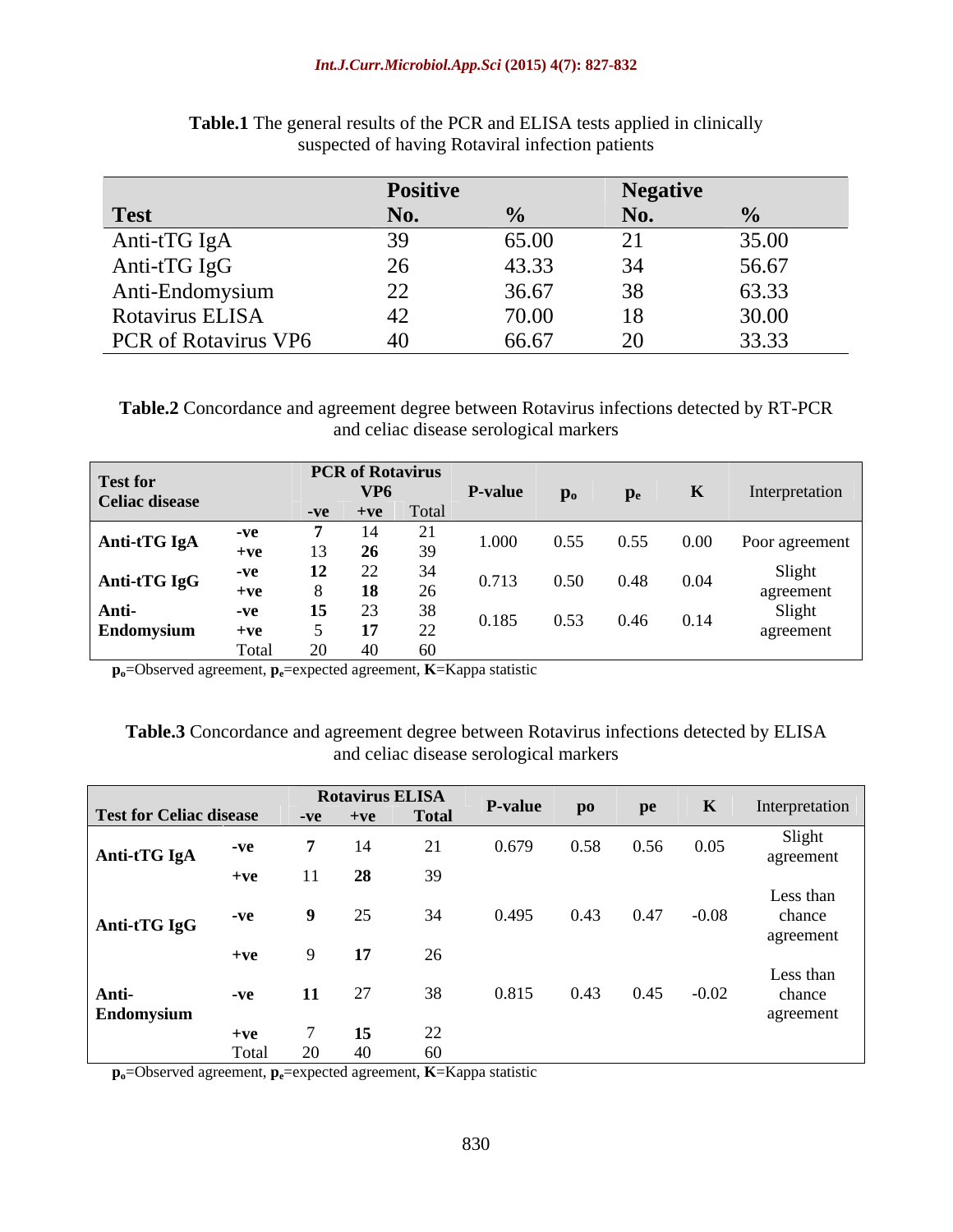| <b>Test</b>                     | <b>Mean duration/days</b><br>in Rota positive cases | Mean duration/days<br>in Rota negative cases | <b>P-value</b> |
|---------------------------------|-----------------------------------------------------|----------------------------------------------|----------------|
| Anti-tTG IgA                    | $3.90 \pm 1.85$                                     | $2.57 \pm 1.25$                              | 0.005          |
| Anti-tTG IgG                    | $4.04 \pm 2.07$                                     | $2.97 \pm 1.36$                              | 0.019          |
| Anti-Endomysium $2.76 \pm 1.28$ |                                                     | $.59 \pm 1.92$                               | < 0.001        |

**Table.4** Association between duration of Rota virus infection diagnosed by PCR and/or ELISA and celiac disease serology

regardless of the type of infection during the first six months of life was associated with a in children (Stene *et al.*, 2006; Myleus *et al.*, fraction (27%) of T1DM patients without indication of increased risk for CD as and confusing findings confirm the function of high frequency of Rotavirus overlapping features of auto-immune infections has been prospectively reported in children who carry either HLA haplotype our study. (DR3-DQ2) or (DR4-DQ8) (Stene *et al*., 2006). Finally and exclusively, we may conclude

At the same time, Zanoni *et al* (2006) have revealed as subset of anti-tTG IgA infection have a significant association with antibodies recognized the Rotaviral protein VP-7, suggesting a mechanism of molecular is because of the long-time shedding of the mimicry that may trigger the CD self-antigen mimicked viral antigens, it is a etiopathogenesis. In the present work, despite the high frequencies of anti-tTG IgA and IgG as well as anti-endomysium auto-<br>**Acknowledgements** antibodies in children with Rotavirus infection, these tests have failed to get a To the Pediatricians in the teaching central strong agreement to predict CD in these children hospital/ Baghdad/ Iraq, as well as patients, as the Kappa statistic revealed. In one study in Iran, it was found that in adult during diagnosis, sampling, and ELISA and patients with active Rotavirus infection, DNA extraction process during the entire there was no significant difference between the number of individual who had had

In one study, having three or more infection, positive anti-tTG and those with negative for the test (Rostami-Nejad *et al.,*2010).

significantly increased risk for later Celiac A recent possible explanation for such Disease (Myleus *et al.*, 2012). In this scenes, controversy is that recent data have the Rotavirus infections have draw a special demonstrated the presence of anti-Rotavirus attention by few authors. The presence of VP7 antibodies in 81% of children patients CD auto-antibodies in the sera of patients with type 1 Diabetes Mellitus (T1DM) and with Rotavirus infections have been reported with CD in the same time, moreover, a 2012; Dolcino *et al.,*2013) as well as in CD were at detectable anti-Rotavirus VP7, adults (Rostami-Nejad *et al.,*2010). The first too (Dolcino *et al.,*2013). These complicated genetically predisposed children, i.e. non-significant concordance of findings in fraction (27%) of T1DM patients without and confusing findings confirm the overlapping features of auto-immune diseases; meanwhile, they may support the our study.

> that, in addition to the frequencies of Rotavirus infections, the duration of the emergence of CD auto-antibodies, whether it matter of further studies.

# **Acknowledgements**

the lab staff for their invaluable assistance study.